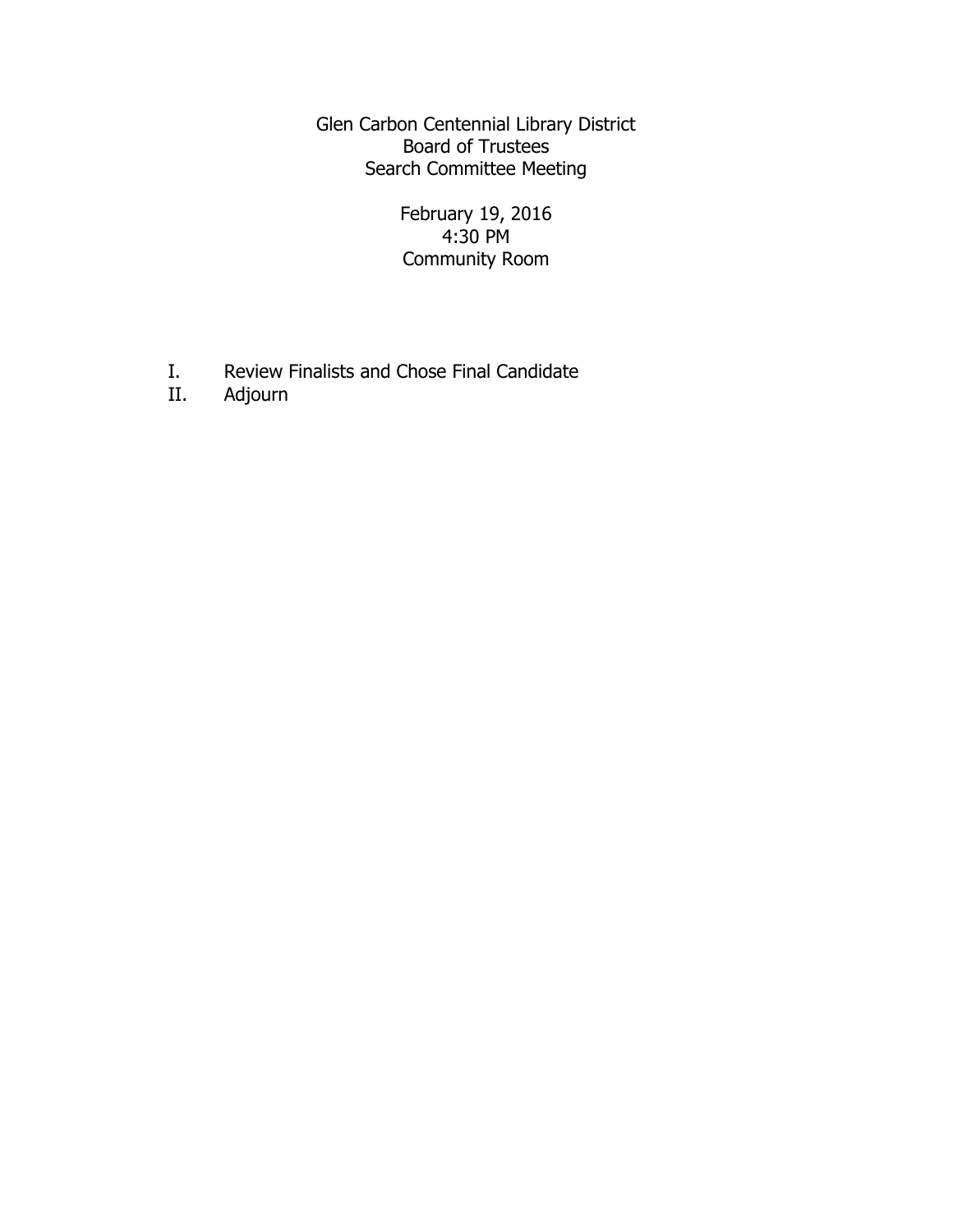#### Search Committee-Glen Carbon Centennial Library District Minutes February 19, 2016 4:30 PM

Meeting called to order at 4:33 PM.

In attendance: Deborah Owen, Chair, Anne Link, Bob Paty and Kathy Dortch (ex oficio)

Committee heard from two staff representatives (Ashley Thomas and Joyce Bringenberg) with an overview of their interviews with two more finalists.

Discussion followed of all four finalists by the committee.

Committee unanimously agreed on a final candidate. The recommended finalist will be presented to the Board at their Feb. 22, 2016 meeting. Final details of an offer will be voted on at same meeting.

Meeting adjourned at 5:45PM

Respectfully submitted,

Deborah Owen Chair, Search Committee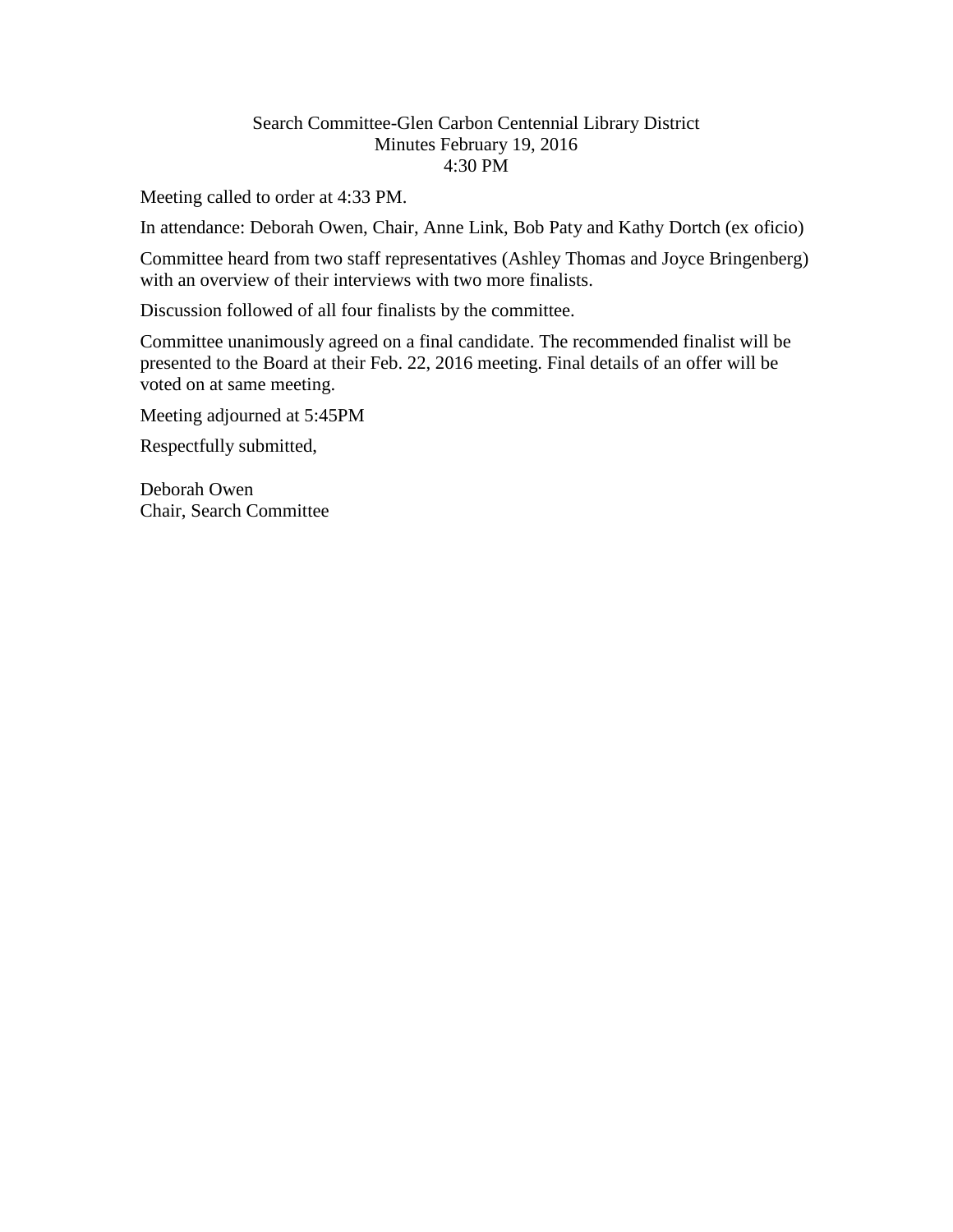Glen Carbon Centennial Library District Board of Trustees Personnel Committee Meeting

## March 28, 2016 5:30 PM Community Room

- III. Evaluation Forms and Schedule
- IV. Director's Orientation
- V. Goals of the Personnel Committee
- VI. Adjourn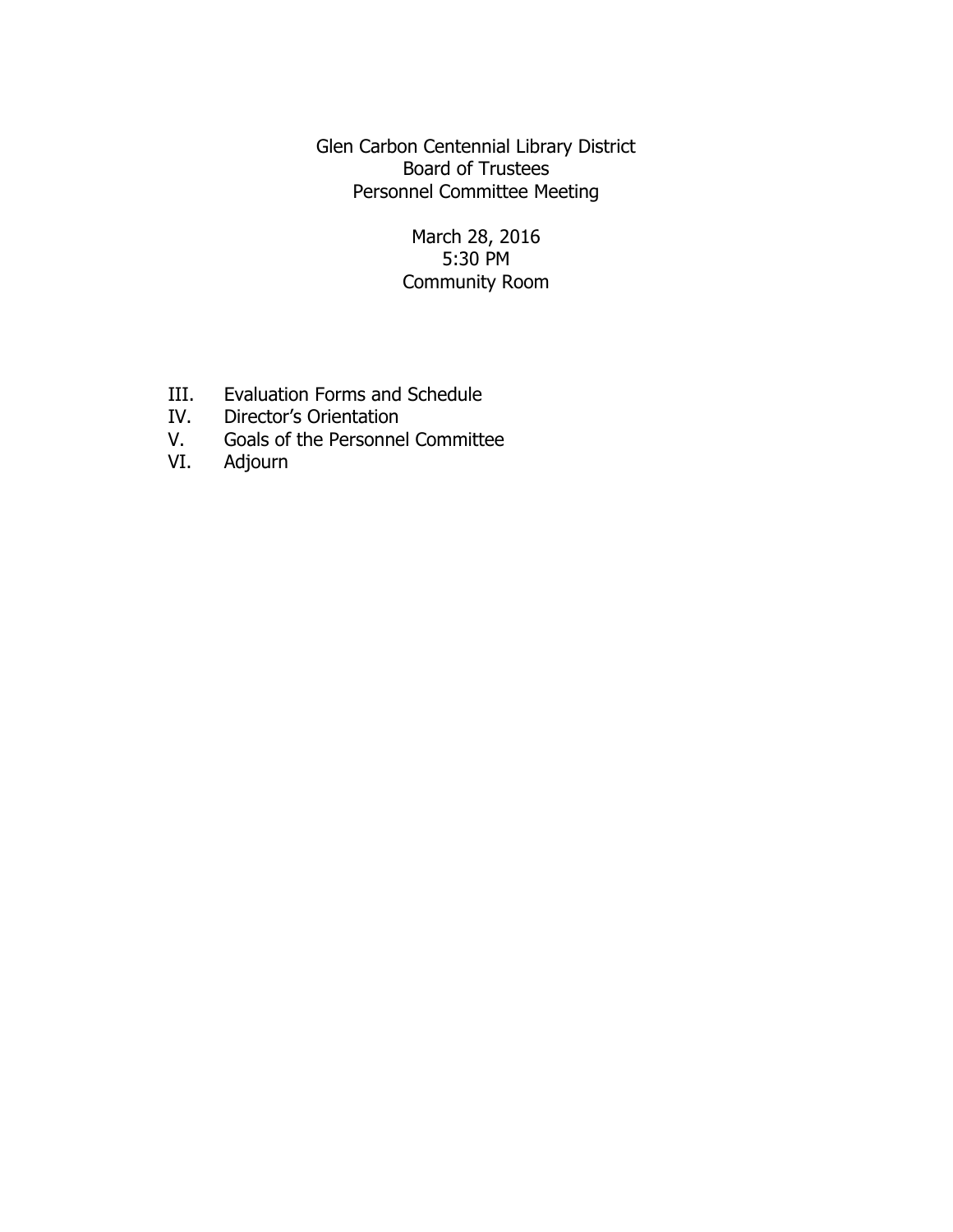Glen Carbon Centennial Library District Board of Trustees Personnel Committee Minutes March 28, 2016

Meeting called to order at 5:40 pm by Deborah Owen, Chair.

Present: Committee members Anne Link and Amy Gabriel.

Committee reviewed four styles of performance evaluation forms. Committee agreed upon the Six Mile Regional LD form. Amy will edit and it will be presented at the April board meeting for approval.

The Board will let the Personnel Committee handle the one month evaluation, but at three and five months will give their input.

Tentative timeline for the probationary reviews are: May 9, July 5, and Sept. 6, 2016.

Committee also discussed the manner in which we would do the Director's evaluation. The first month will be informal. We would seek the managers input at the three and five month marks. The Director will do a self evaluation at five months and then annually. The instrument for the self evaluation will be the same one used previously.

Committee decided to table discussion on how the annual evaluation would be performed until later.

An overview of the new Director's orientation was reviewed.

A brief discussion of the Personnel Committee's goals were discussed and include revision of the Personnel Manual, asking the Director to propose a salary schedule and assisting the Director in reviewing all job descriptions and reviewing the library's short and long term personnel needs.

Motion to adjourn at 6:40 pm. Motion passed on a consensus vote.

Respectfully submitted,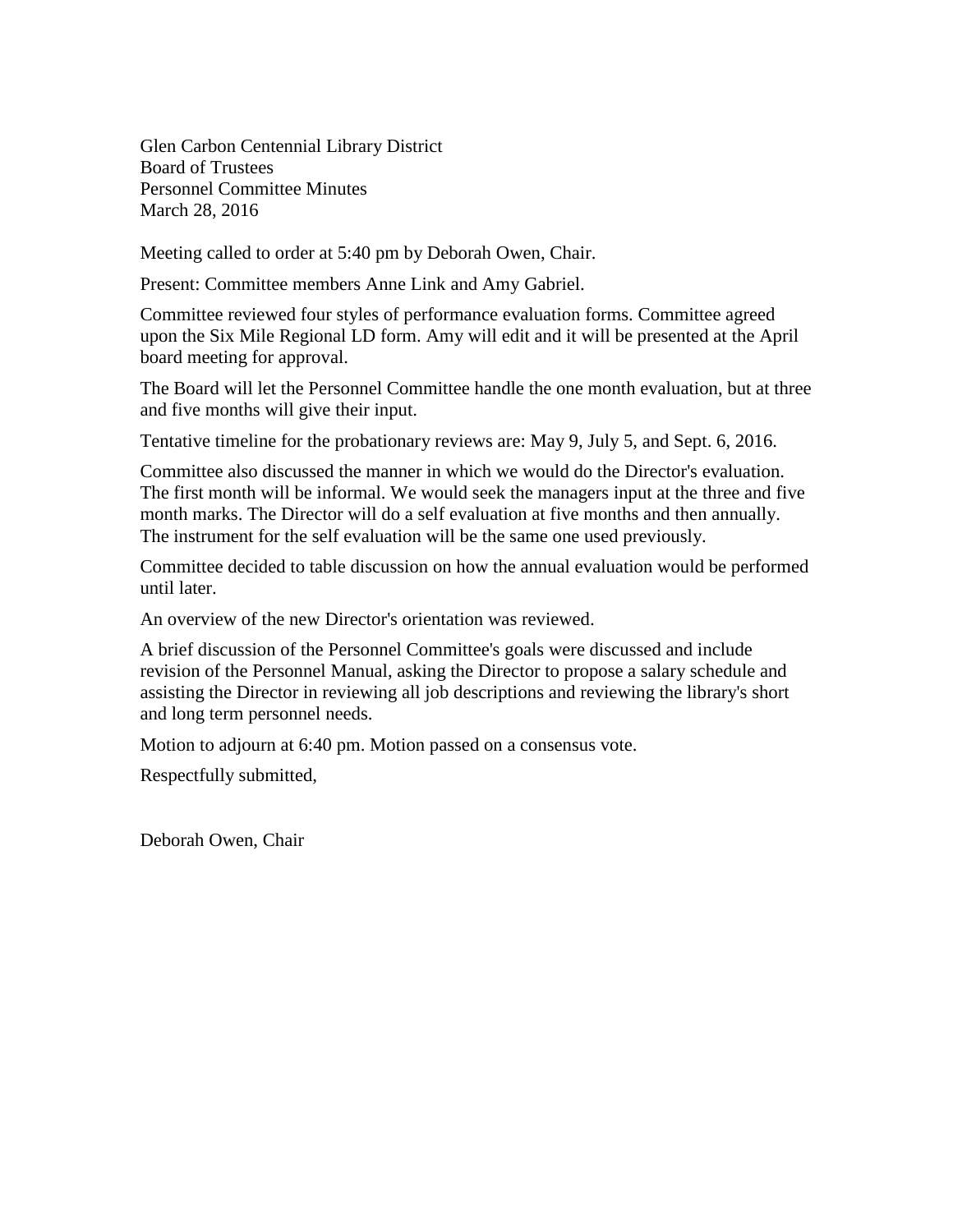#### **Glen Carbon Centennial Library District Building Committee Meeting Agenda Monday, April 25, 2016 at 7:00 p.m. Study Room**

Call to Order

Roll Call

Recognition of Visitors –

Develop a product and services bidding process to be submitted to the full Board

Review and modify as necessary the Building repair/replace document and consider budget impacts for products and services needed in the next fiscal year

Adjournment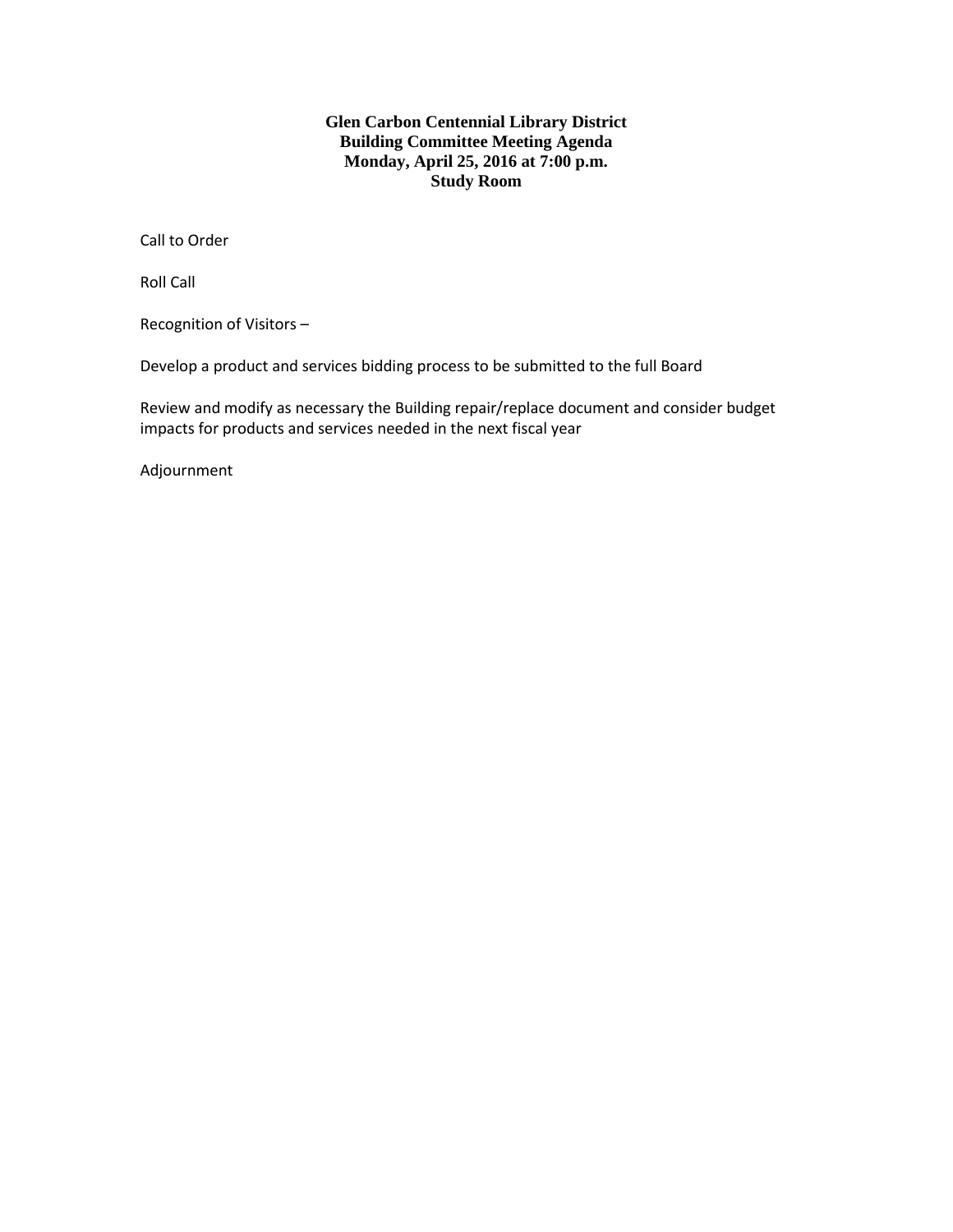### GLEN CARBON CENTENNIAL LIBRARY BOARD BUILDING COMMITTEE Minutes April 25, 2016

Call to order: 7:03pm

Roll Call: Kevin Tellor, Robert Hormell

Recognition of Visitor: Library Director - Christine Gerrish

Discussion concerning the development of a procurement process for GCCLD was held. Two documents were used as the source materials: (1) a document developed by the chair and (2) a document provided by Deborah Owen. After much discussion the Owen document was modified and will be provided to the full Board for review, comment and change as appropriate.

In the interest of time the discussion of budgetary issues was postponed to May 10.

Motion to adjourn the meeting at 8:40pm.

Date for next meeting - May 10, 2016 at 6pm

Respectfully submitted.

Robert L Hormell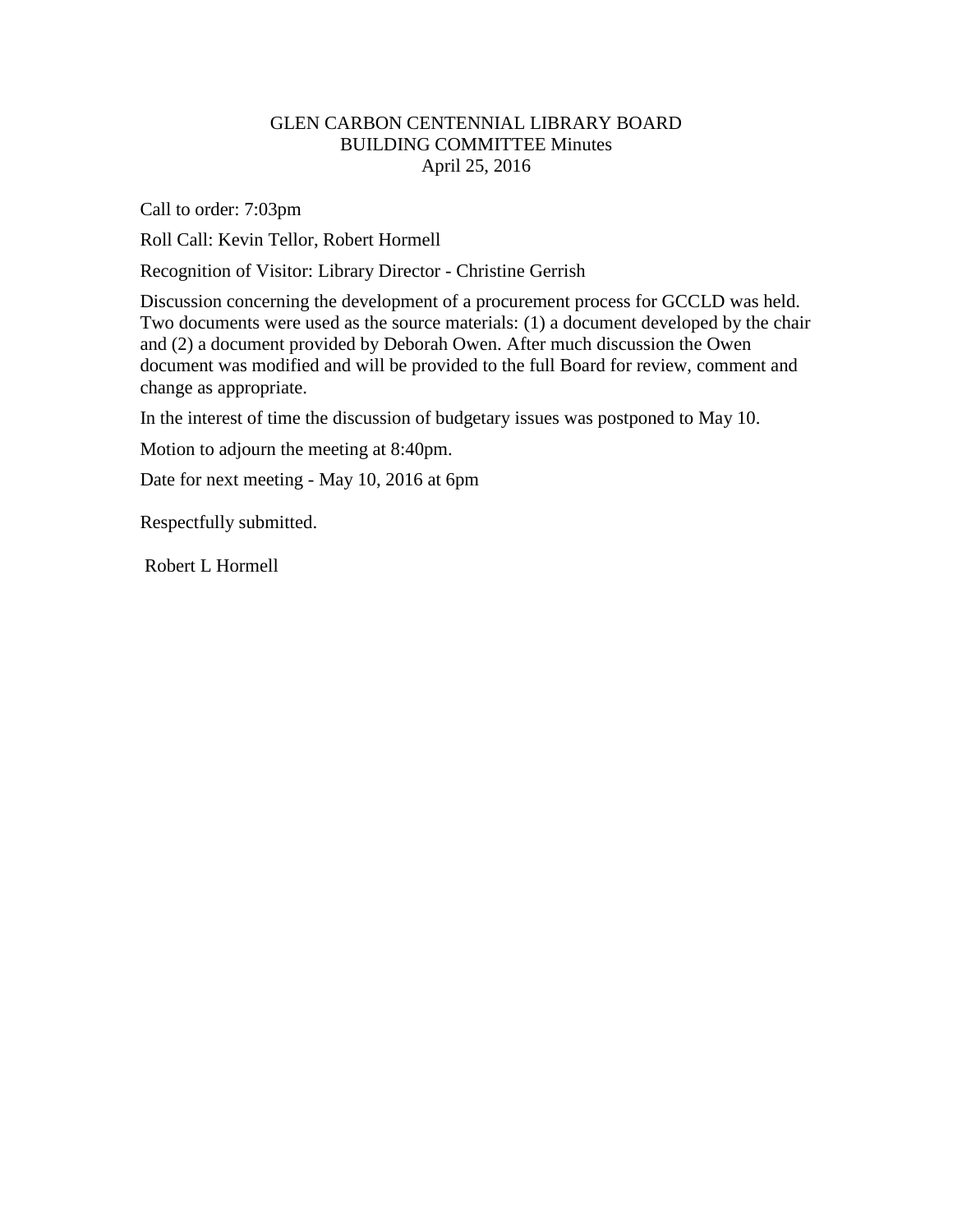#### **Glen Carbon Centennial Library District Building Committee Meeting Agenda May 10, 2016 at 6:00 p.m. Study Room**

Call to Order

Roll Call

Recognition of Visitors –

New Business – Review Purchasing Policy

Discuss Security Camera System

Discuss Tuckpointing Project

Discuss Lighting Issues

Discuss HVAC Maintenance

Adjournment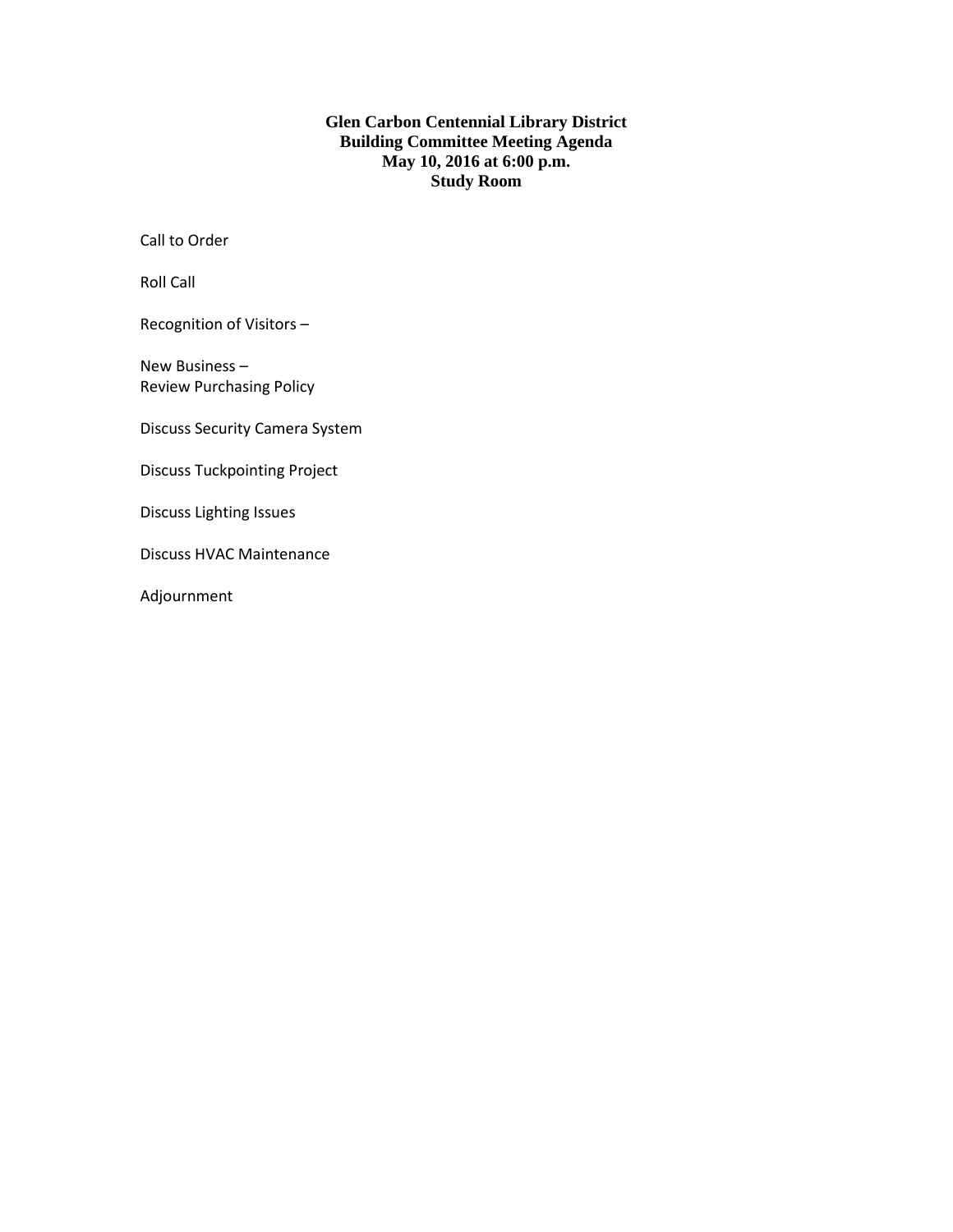### Minutes Glen Carbon Centennial Library District Building Committee May 10, 2016

Called to order at 5:56pm

Role Call Kevin Teller, Robert Hormell

Recognition of visitor Christine Gerrish - Library Director

Discussed and changed the Purchasing Policy as of 2016-05-10

Discussed camera security issue as well as faulty lock situation

- Will take bids for replacement of the security camera environment
- Push bar plus locking mechanism replacement for front doors towards parking lot and children's door

Discussed the necessity of proceeding with the recommendation for tuck pointing, crack filling, and other window sealing

Discussed lighting issues and possible actions to take before the end of this fiscal year

Discussed hvac maintenance before end of year

Adjourned at 7:27pm

Respectfully submitted

Robert Hormell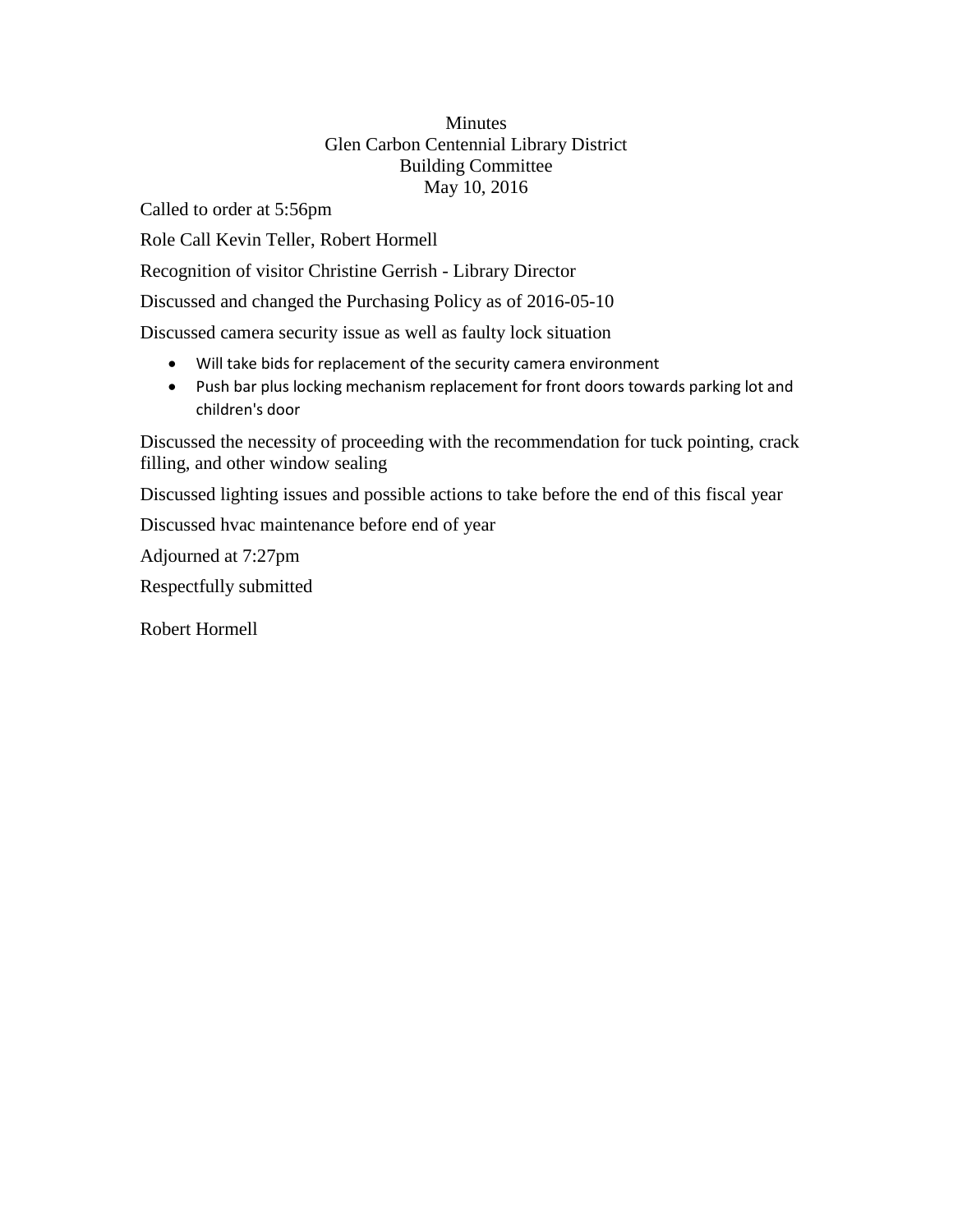**Glen Carbon Centennial Library Finance Committee Meeting May 20,2016 @ 10am Library Community Room Agenda**

- 1. Open Meeting
- 2. Recognize Visitors
- 3. Financial Reporting Revisions
- 4. 2014 & 2015 End of Year Balance Transfers
- 5. Reserve Fund Balance Plan
- 6. Preliminary 2016-2017 Review
- 7. Set next meeting date and time
- 8. Old Business
- 9. New Business
- 10. Close Meeting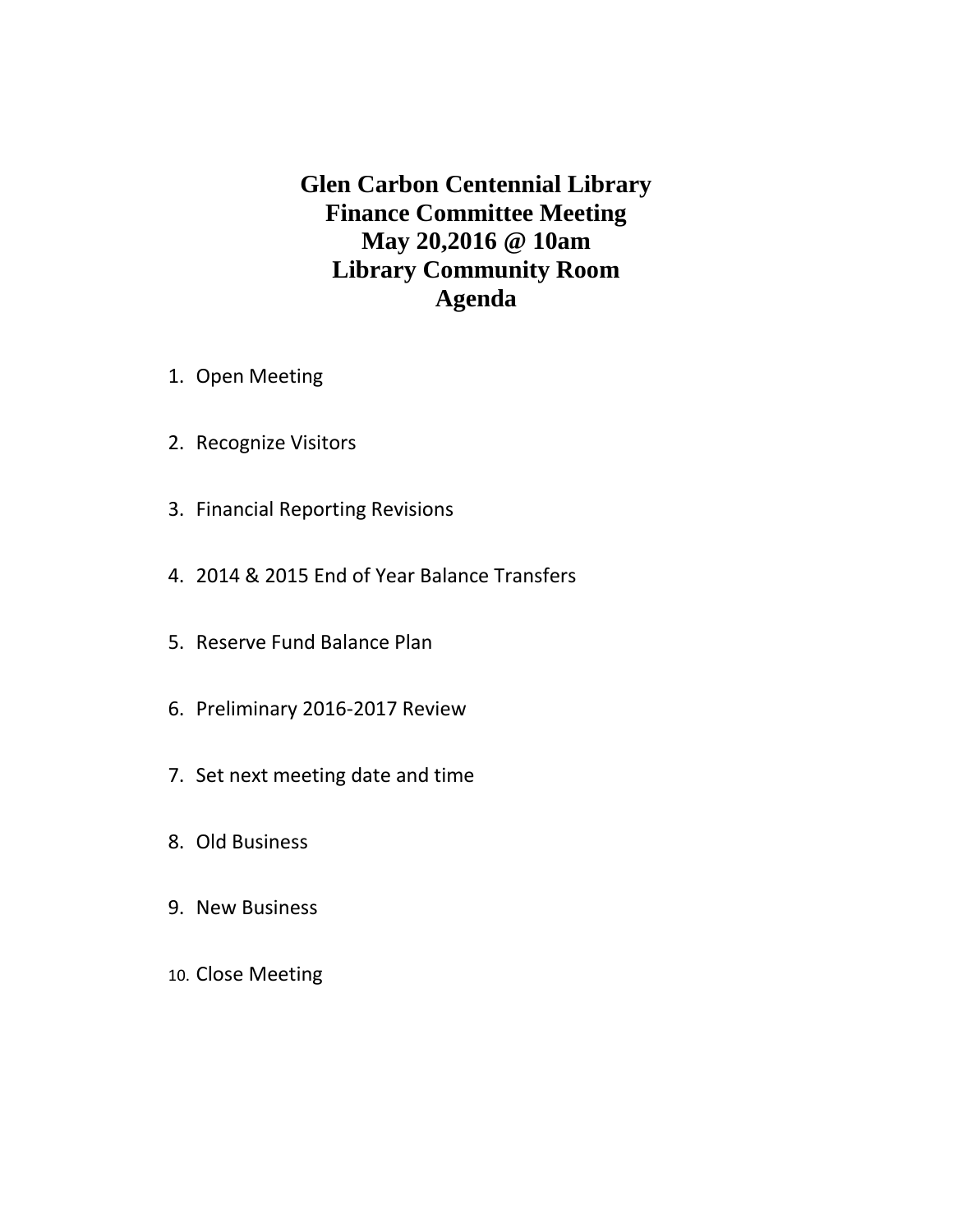Glen Carbon Centennial Library District Board of Trustees Finance Committee

May 20, 2016

Meeting called to order at 10:01 AM. In attendance: Bob Paty, Chair Bob Hormell Deborah Owen Christine Gerrish, Library Director

Discussion as to how to simplify the financial reporting to the Board of Trustees. Several reports will be combined. A sample report was presented by the Director. Colors will be added to highlight certain columns. It was agreed that the line items still need to be refined. The Finance Committee will continue to get all reports. The Board will receive the new YTD and Transaction reports.

End of year balances. After discussion, the committee agreed that the Director should do the transfers as required and inform the board after the fact of the transfers.

The Director recommended that the Per Capita Grant account be closed. This will require Board action.

The Special Reserve Fund ordinance was discussed. This will require Board action at the June meeting.

The preliminary FY16/17 budget was reviewed. It will be presented to the Board at the next meeting.

Next Finance Committee meeting set for Thursday June 2, 2016 at 1:30 PM.

Meeting Adjourned 12:07 PM

Respectfully submitted

— Deborah Owen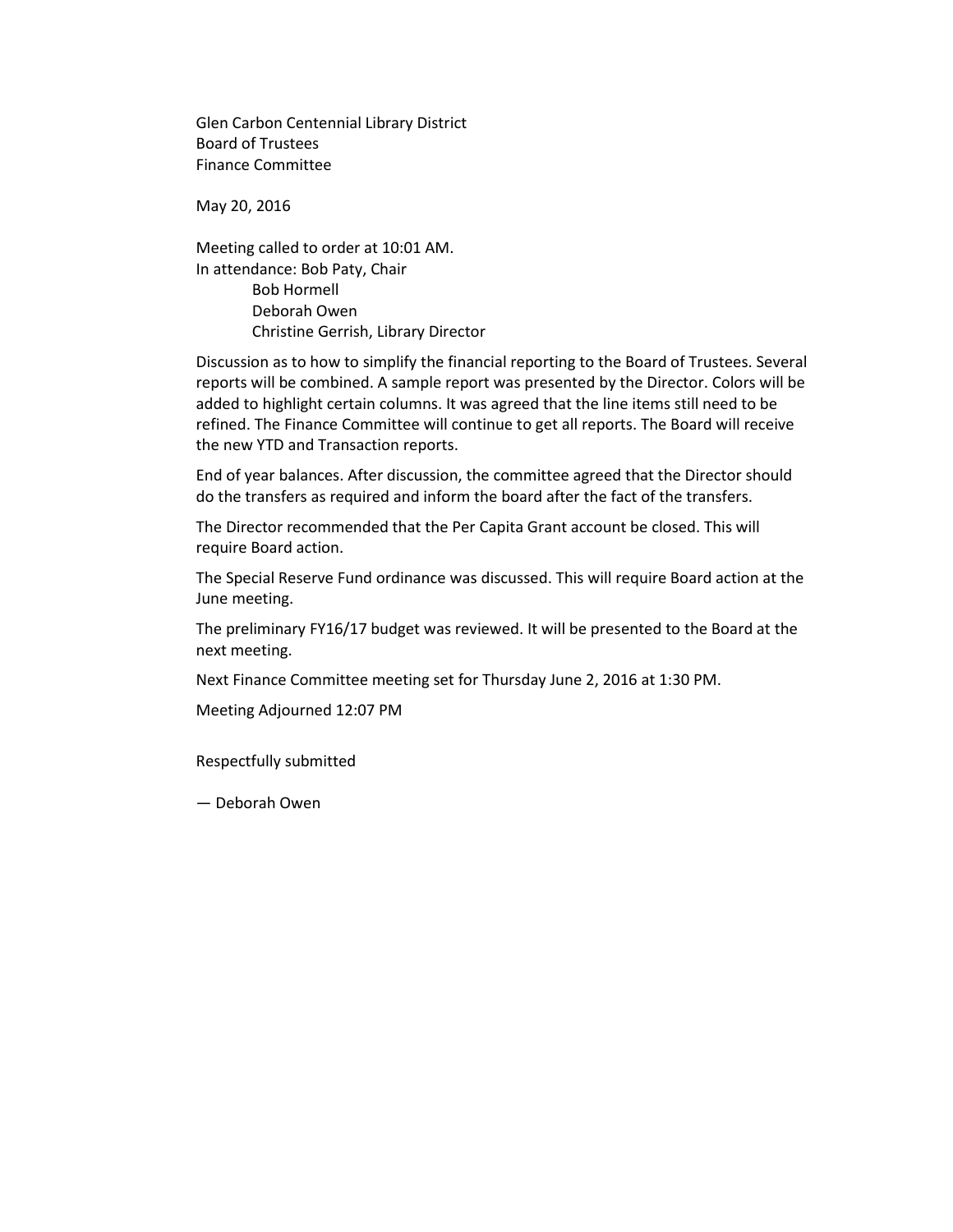#### **Glen Carbon Centennial Library District Building Committee Meeting Agenda Tuesday, May 24, 2016 at 6:00 p.m.**

Call to Order

Roll Call

Recognition of Visitors –

Review and modify as necessary the Building repair/replace document and consider budget impacts for products and services needed in the next fiscal year as well as future years

Adjournment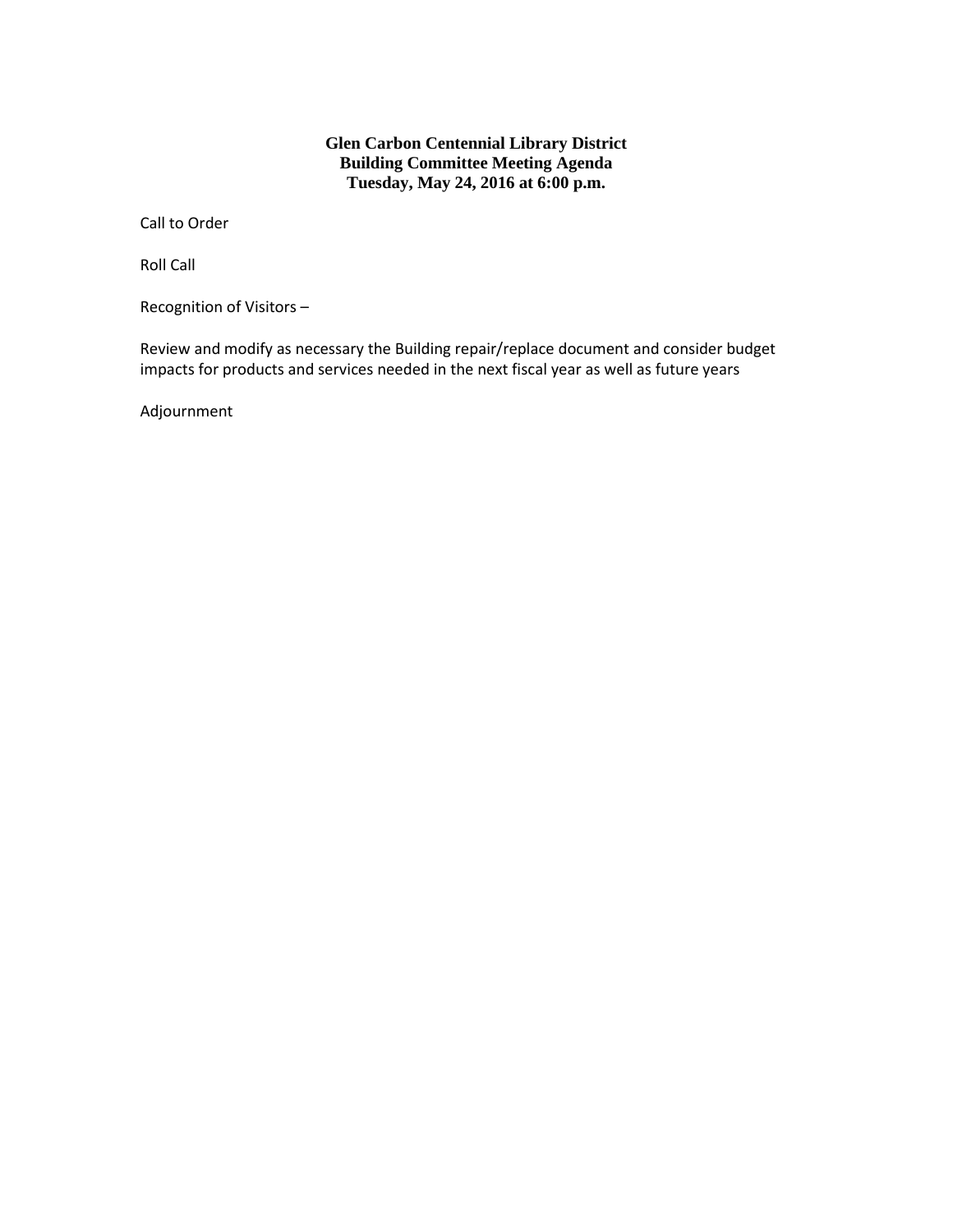### Minutes Glen Carbon Centennial Library District Building Committee May 24, 2016

Called to order at 6:00pm

Role Call

Kevin Teller, Robert Hormell

Recognition of visitor Christine Gerrish - Library Director

Discussed possible actions to take yet this fiscal year-agreed to proceed with faucet replacement

Camera replacement for next year due to cost unless there is money available after all transfers have been made

Christine will be determining the tuck-pointing issue with the architect.

Adjourned at 7:00pm

Respectfully submitted

Robert Hormell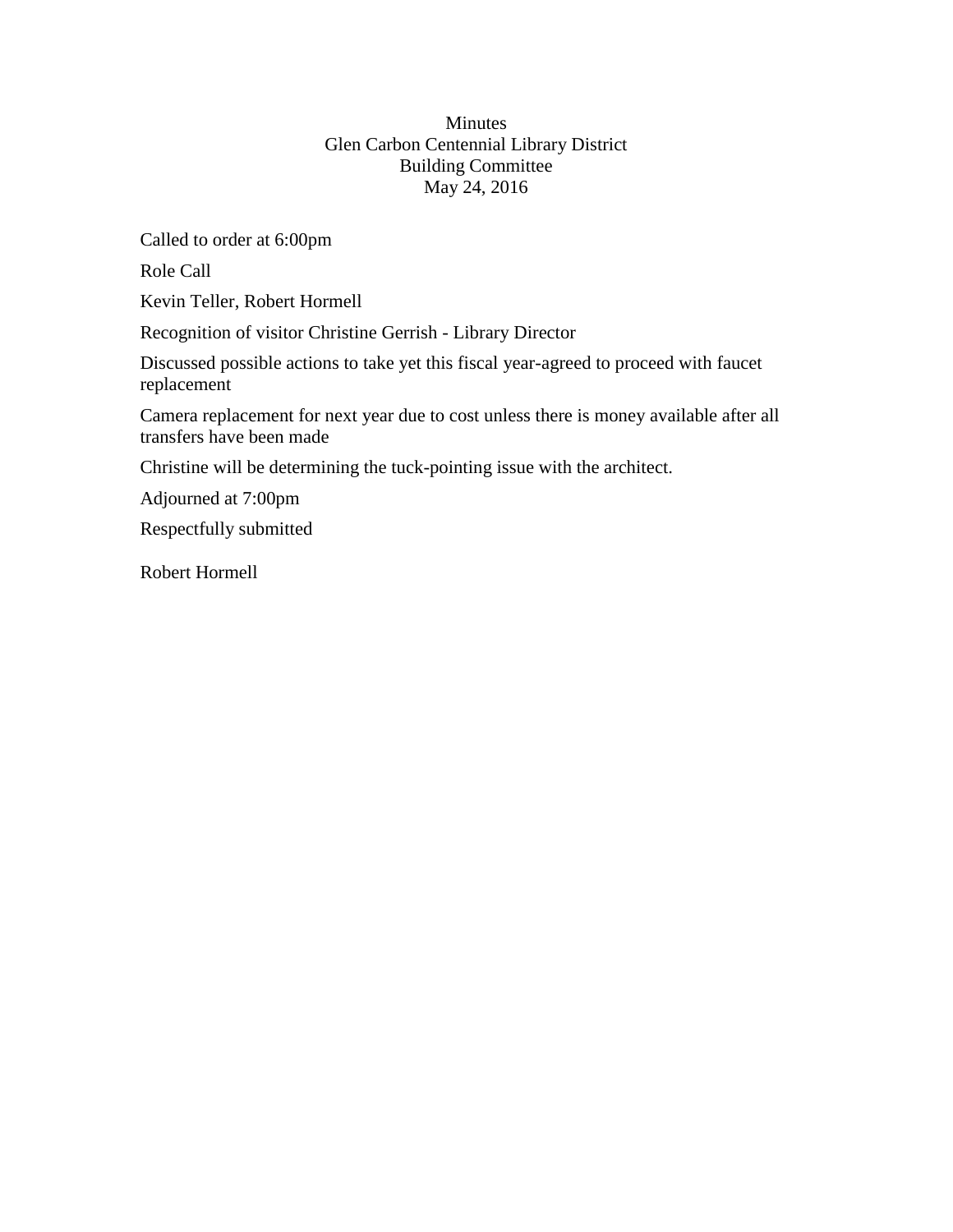Glen Carbon Centennial Library District Board of Trustees Personnel Committee Meeting

## May 25, 2016 5:30 PM Community Room

- I. Evaluations (Christine)<br>II. Discussion of personne
- Discussion of personnel budget for FY16-17
- III. Illinois Municipal Retirement Fund (IMRF) (Christine)
- IV. Discuss goals for FY 2016-17 and beyond (Christine)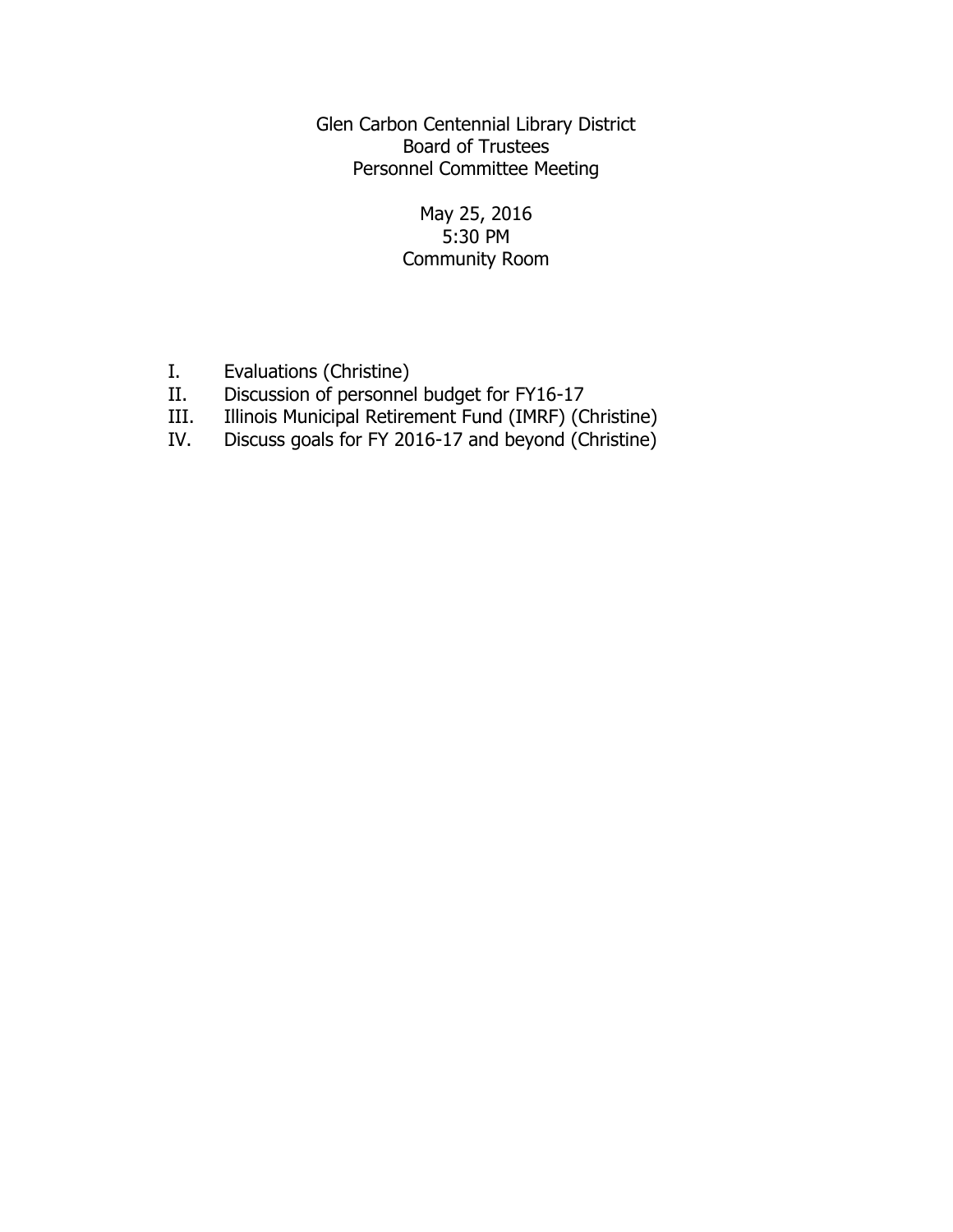Glen Carbon Centennial Library District Board of Trustees Personnel Committee

Minutes May 25, 2016

Meeting called to order at 5:25 pm by Deborah Owen, Chair.

Present: Committee members Anne Link and Amy Gabriel. Library Director Christine Gerrish.

Committee reviewed with Library Director recent staff evaluations. Ms. Gerrish shared the methodology and outcomes. Personnel Chair then summarized the one month review of the Library Director, after Ms. Gerrish was asked to briefly leave the meeting.

A draft of the FY 16/17 Personnel Budget with proposed raises was presented by the Director. The committee looked at adding an overtime pay line item in light of a recent amendment to the Fair Labor Standards Act. The draft will go to the Finance Committee meeting of June 2nd.

The Director presented a change in who gets Holiday Pay as per policy. The committee recommended this be put on the Board May 31 agenda.

The Director presented a change in sick leave policy to include all PTE (except temporary). The committee recommended this be put on the Board May 31s agenda.

(Amy Gabriel had to leave the meeting at 6:20 pm)

IMRF funding was discussed an it was recommended to lower the levy for FY17/18.

A brief discussion of the Personnel Committee's goals ensued and include revision of the Personnel Manual, working with the Director on a salary schedule and assisting the Director in regular reviewing all job descriptions.

Motion to adjourn at 6:55 pm. Motion passed on a consensus vote.

Respectfully submitted,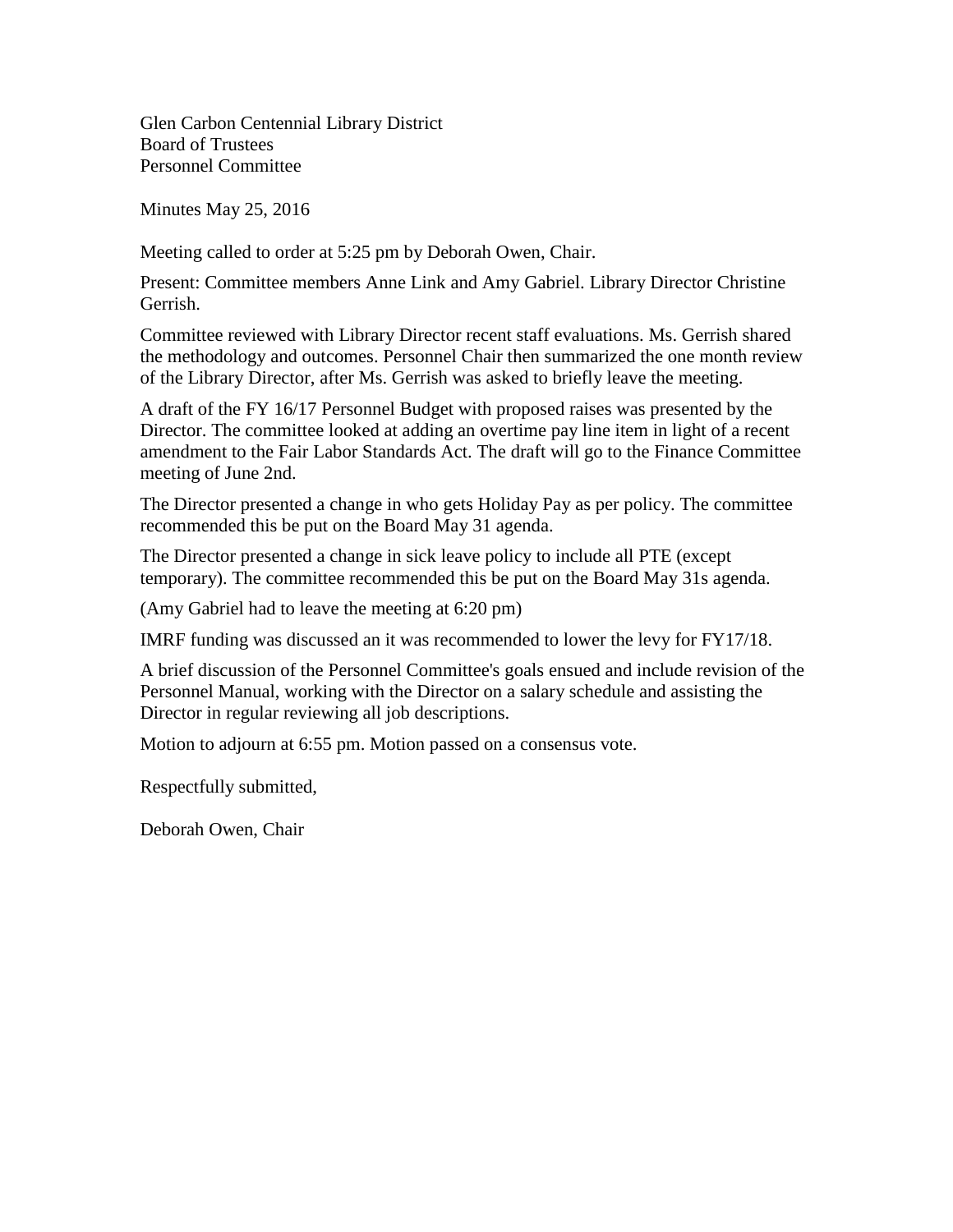## **Glen Carbon Centennial Library**

# **Finance Committee Meeting**

## **June 2,2016 @ 1:30 pm**

# **Library Community Room**

# **Agenda**

- 1. Open Meeting
- 2. Recognize Visitors
- 3. 2016-2017 Review
- 4. Set next meeting date and time
- 5. Old Business
- 6. New Business

Close Meeting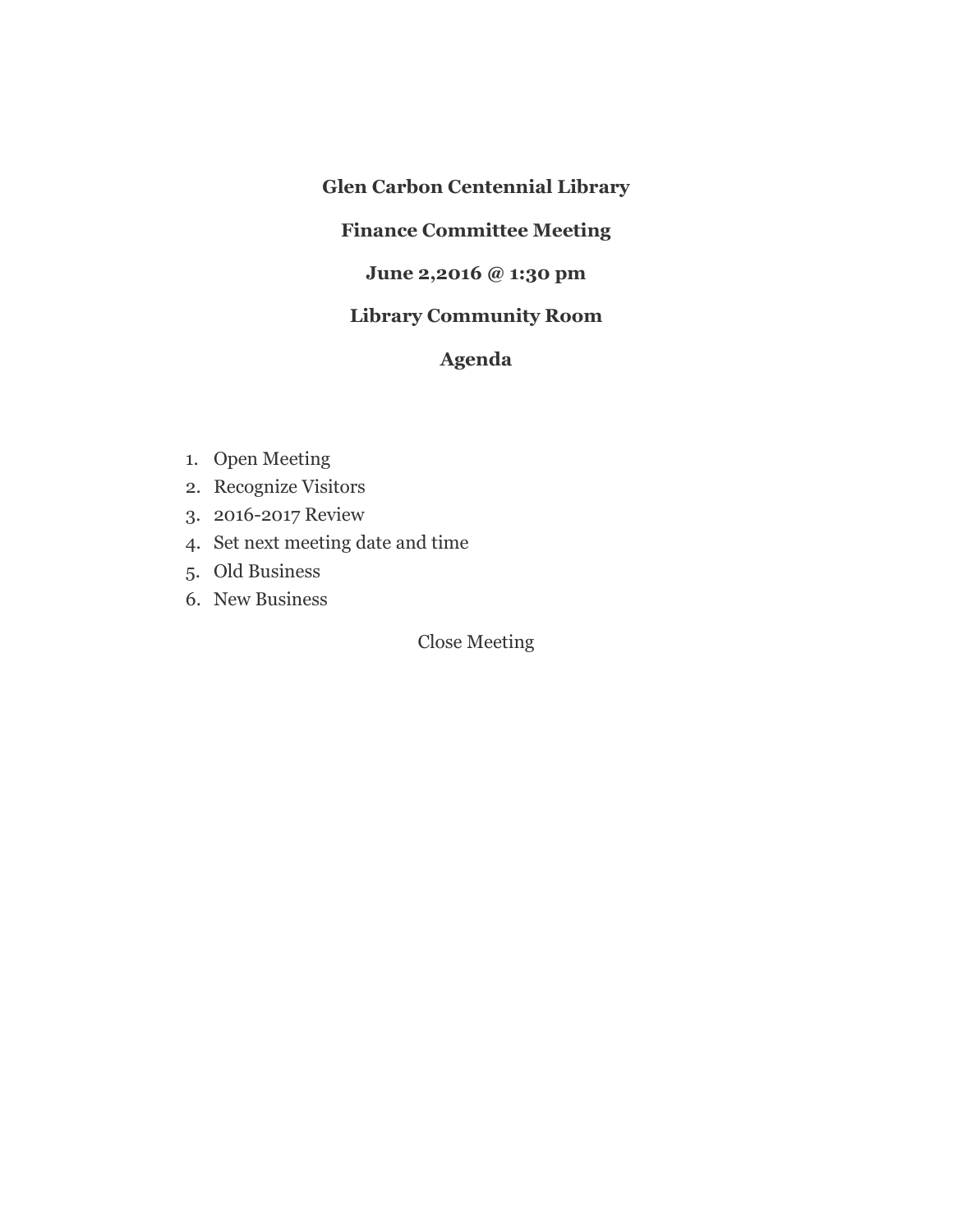### Glen Carbon Centennial Library District Board of Trustees Finance Committee June 2, 2016

Meeting called to order at 1:36 PM.

In attendance: Bob Paty, Chair Bob Hormell Deborah Owen Christine Gerrish, Library **Director** 

The preliminary FY16/17 budget was reviewed. It will be presented to the Board at the next meeting for final approval.

No date set for next Finance Committee.

Meeting Adjourned 2:50 PM

Respectfully submitted,

Bob Paty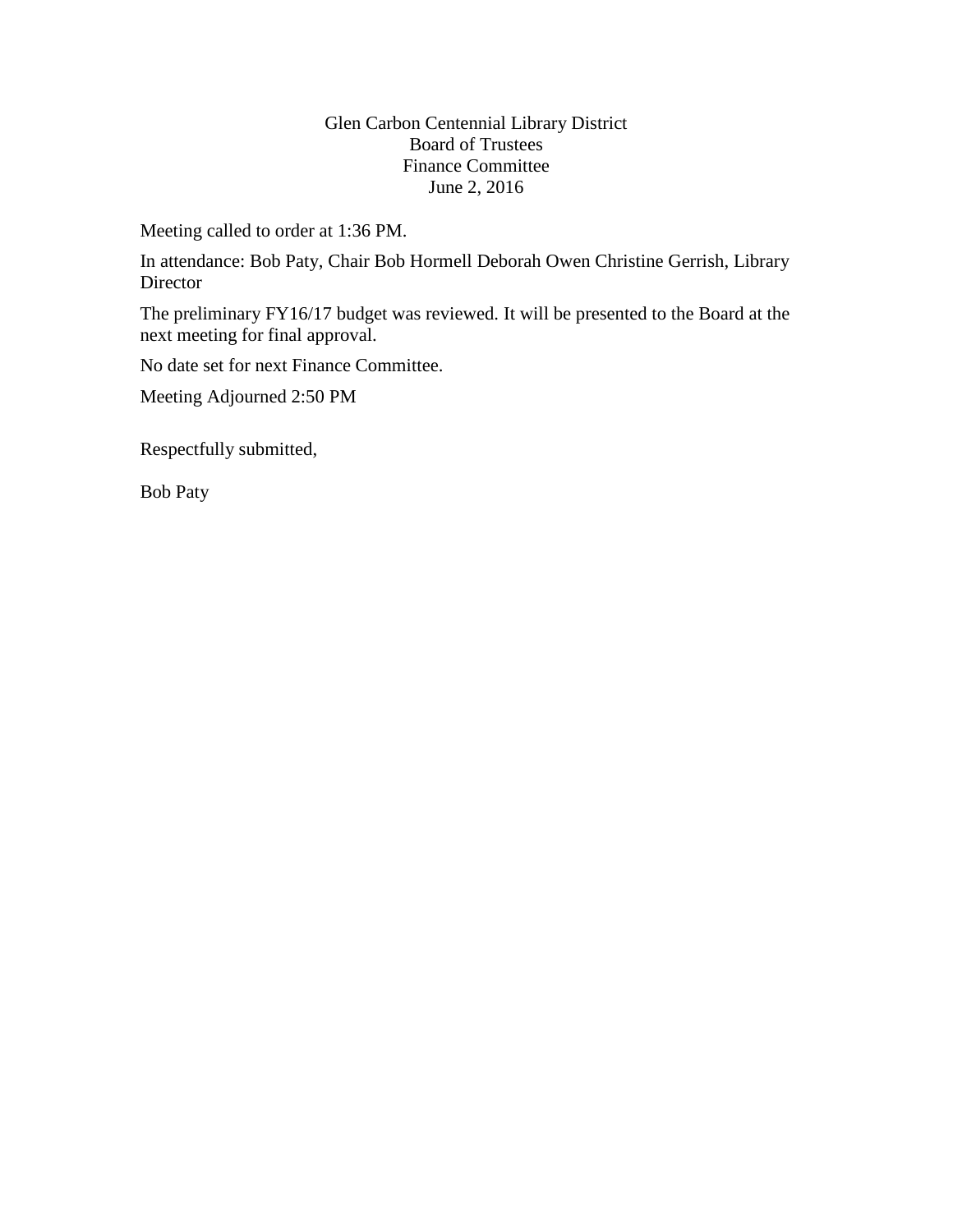Glen Carbon Centennial Library District Board of Trustees Personnel Committee Meeting

> July 14, 2016 6:00 PM Community Room

I. Three month evaluation of Library Director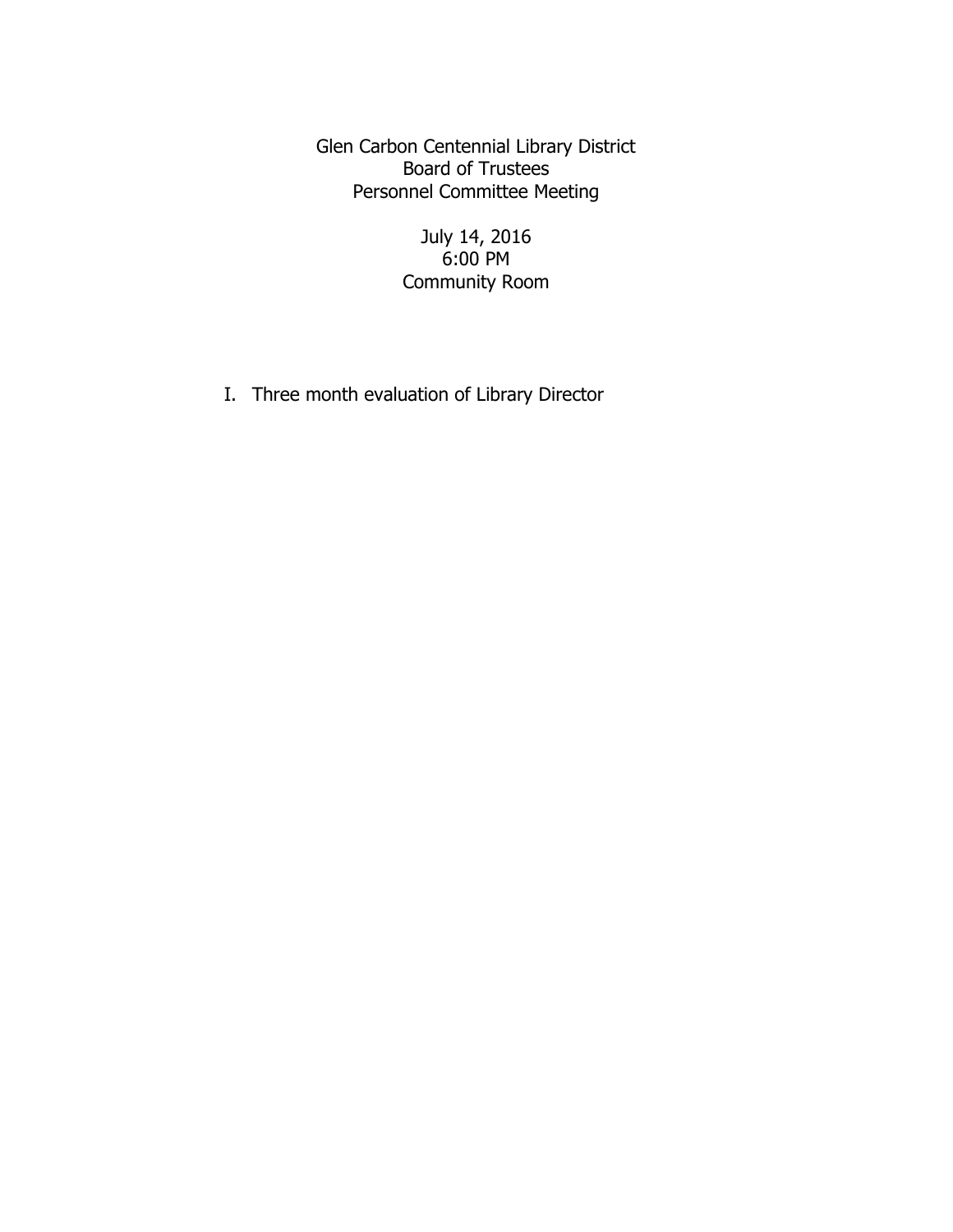Glen Carbon Centennial Library District Board of Trustees Personnel Committee Meeting

Minutes July 14, 2016

Meeting called to order at 6:12 pm by Deborah Owen, Chair.

Present: Committee members Anne Link and Amy Gabriel.

Also present: Christine Gerrish, Director and Kathy Dortch, ex officio

Ms. Gerrish was asked to step out. Amy Gabriel moved and Anne Link seconded that the Committee go into closed session to discuss the three month performance of the Director (Section 2 (c.)  $(1)$  at 6:12 pm. Consensus vote.

Committee came out of closed session at 6:35 pm with a motion by Amy Gabriel and a second by Anne Link. Consensus vote.

A written summary of the three month evaluation was given to the Director.

Adjournment 6:45 pm. Consensus vote.

Respectfully submitted,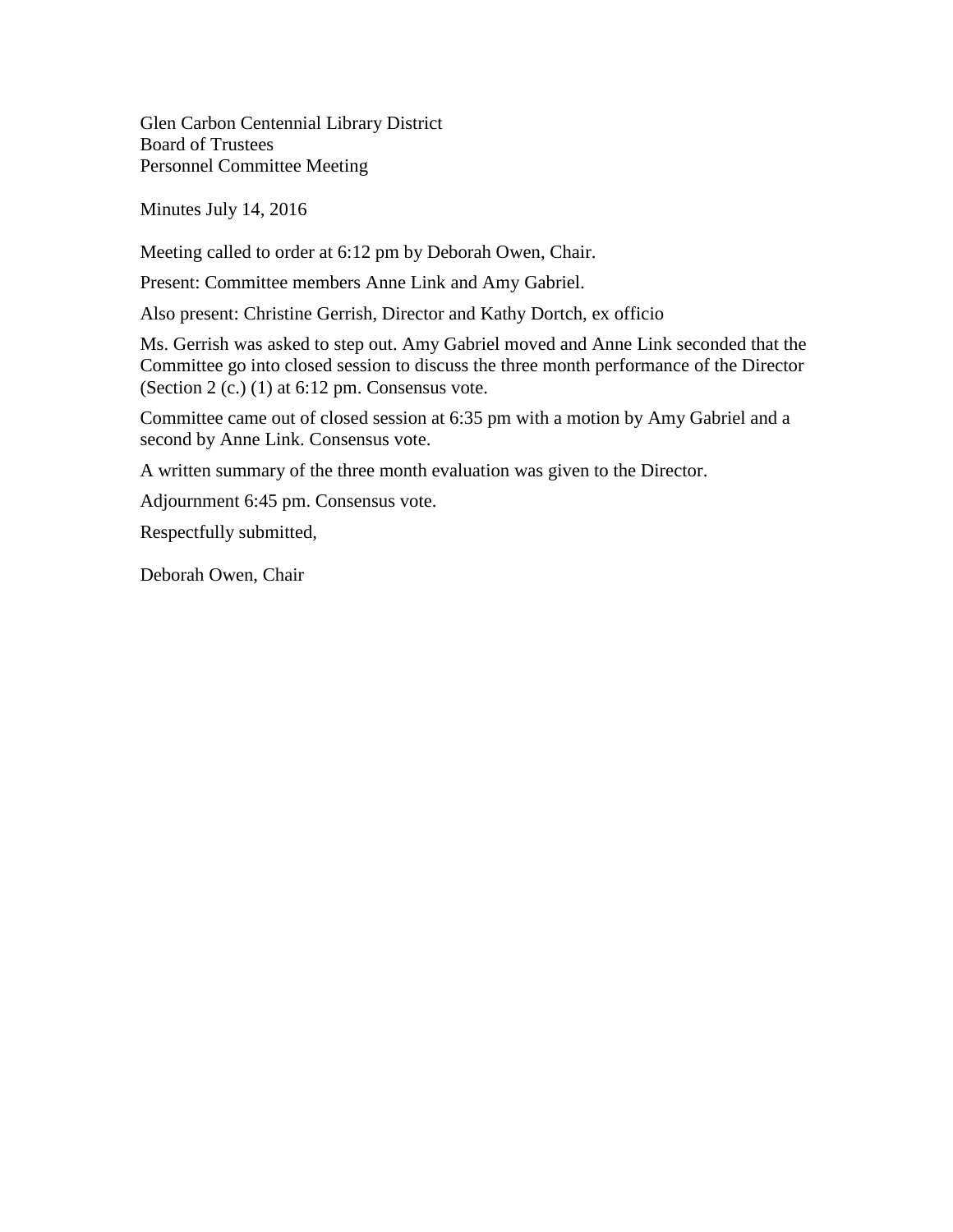Glen Carbon Centennial Library District Board of Trustees Bylaws Committee Meeting

> October 25, 2016 4:30 PM Community Room

- I. Review and Update Bylaws<br>II. Adjourn
- Adjourn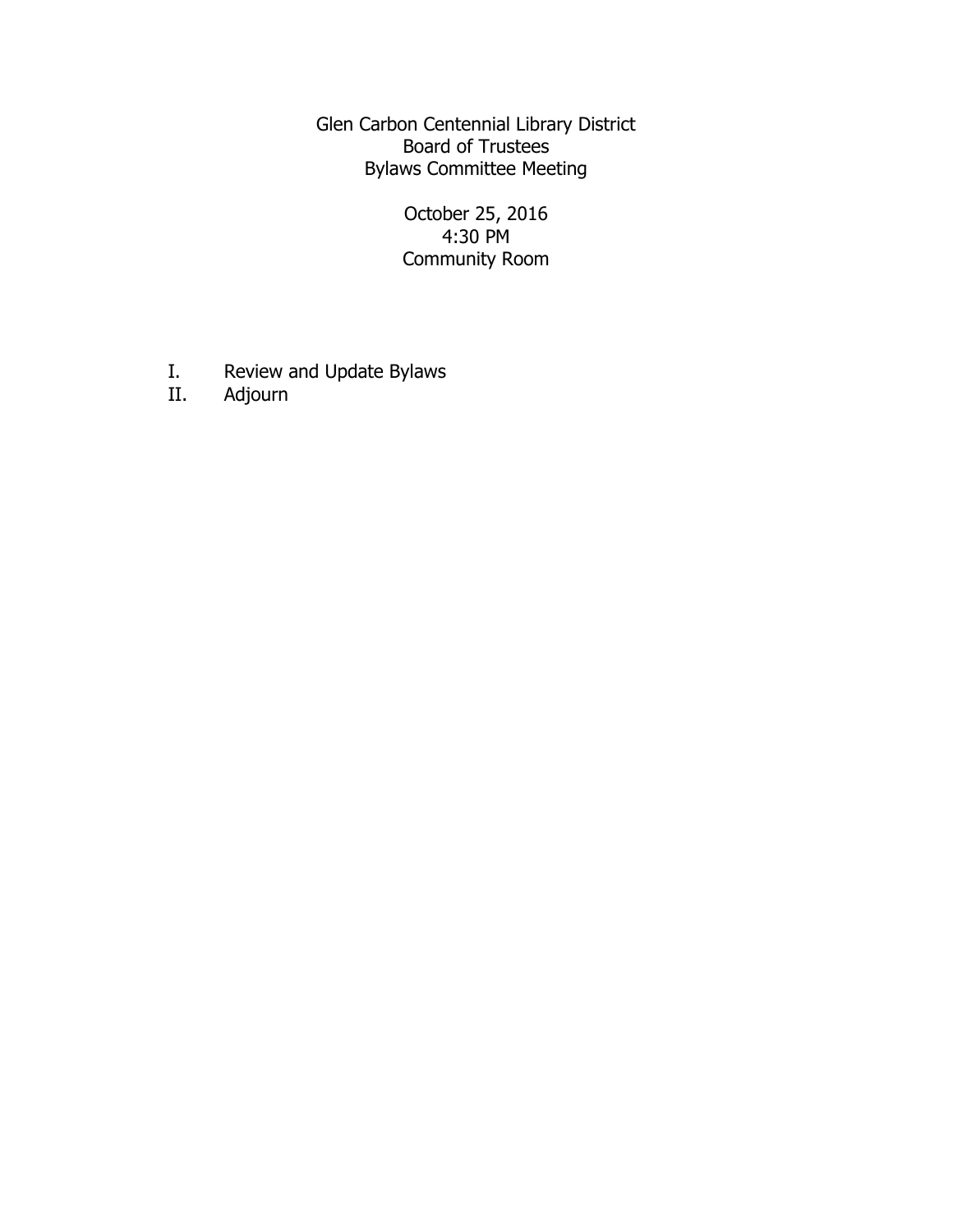Glen Carbon Centennial Library District Board of Trustees Bylaws Committee Meeting Minutes October 25, 2016

Meeting called to order at 4:30 pm by Deborah Owen, Chair.

Present: Committee members Robert: Hormetl and Kevin Teller.

Also present: Christine Gerrish, Library Director and Kathy Dortch, President and ex officio.

Committee began review of draft versions of new bylaws with plans to present to Board at January meeting.

Committee to continue review of bylaws on Nov. 1, 2016 at 4:30 pm

Mr. Hormell moved to adjourn at 5:40 pm, seconded by Kevin Teller. Motion passed unanimously.

Respectfully submitted,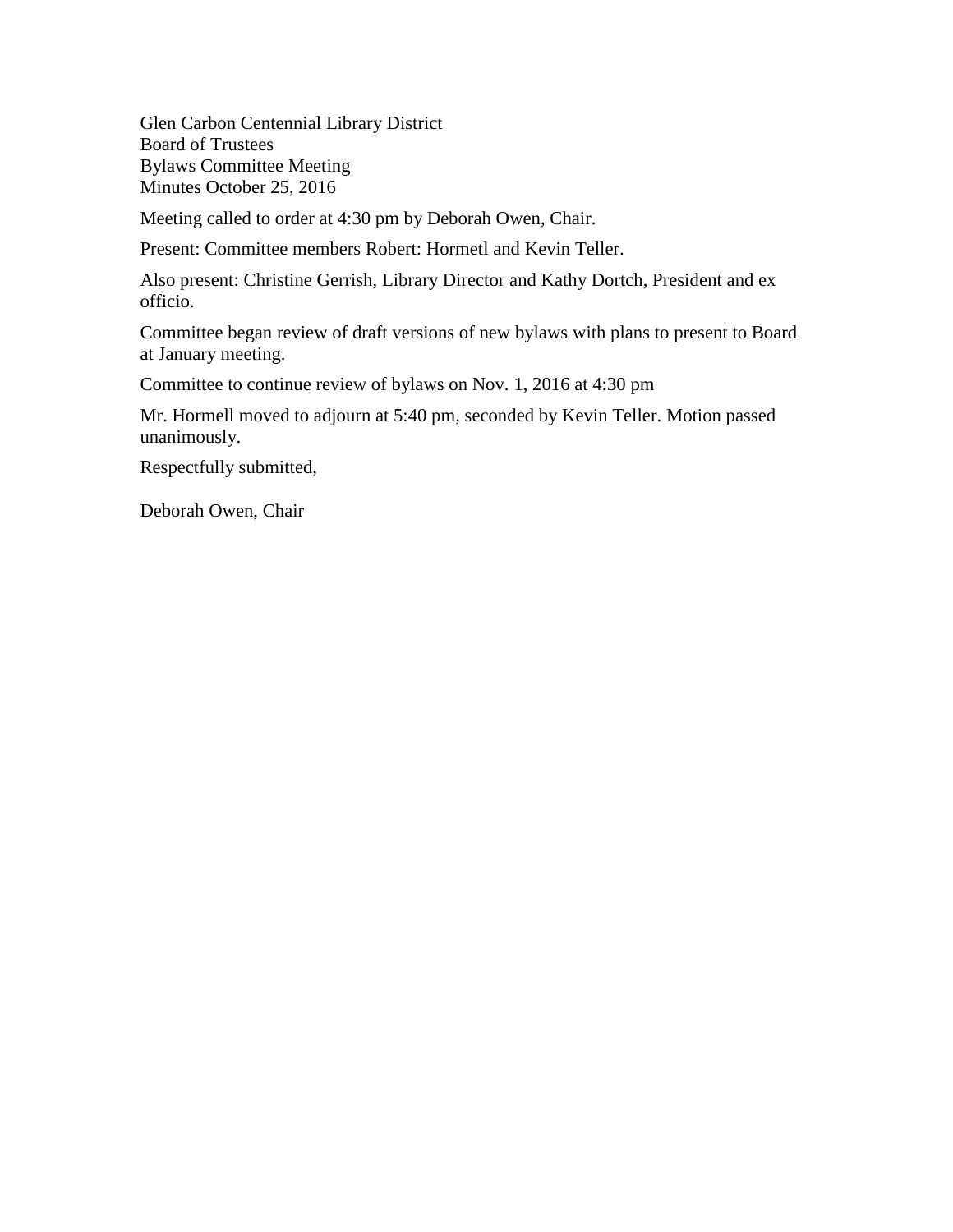Glen Carbon Centennial Library District Board of Trustees Bylaws Committee Meeting

> November 1, 2016 4:30 PM Community Room

- I. Review and Update Bylaws<br>II. Adjourn
- Adjourn